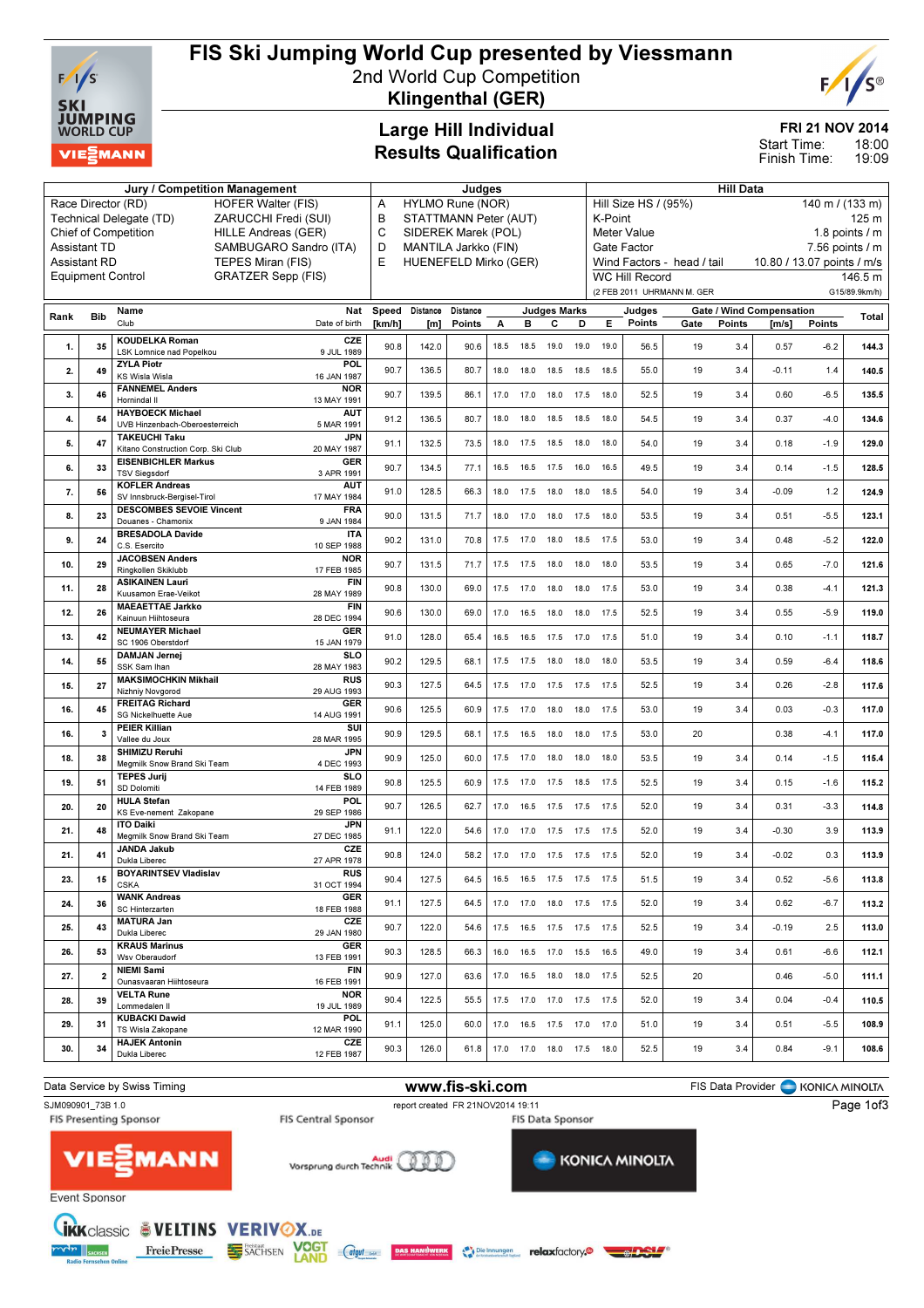

# FIS Ski Jumping World Cup presented by Viessmann

2nd World Cup Competition Klingenthal (GER)

### Large Hill Individual Results Qualification

#### FRI 21 NOV 2014 18:00 Start Time:

 $F$ 

19:09 Finish Time:

| Rank         | Bib                  | Name<br>Club                                                       | Nat<br>Date of birth      | Speed<br>[km/h] | Distance<br>[m] | Distance<br>Points | A    | в         | <b>Judges Marks</b><br>с | D                   | Е.   | Judges<br>Points | Gate | Points | <b>Gate / Wind Compensation</b><br>$\mathsf{[m/s]}$ | <b>Points</b> | Total |
|--------------|----------------------|--------------------------------------------------------------------|---------------------------|-----------------|-----------------|--------------------|------|-----------|--------------------------|---------------------|------|------------------|------|--------|-----------------------------------------------------|---------------|-------|
| 31.          | 21                   | <b>FAIRALL Nicholas</b><br>Andover Outing Club                     | <b>USA</b><br>6 JUL 1989  | 90.6            | 123.5           | 57.3               | 17.0 | 16.5      | 17.5                     | 17.5 17.0           |      | 51.5             | 19   | 3.4    | 0.39                                                | $-4.2$        | 108.0 |
| 32.          | 25                   | <b>KORNILOV Denis</b>                                              | <b>RUS</b>                | 90.0            | 126.0           | 61.8               | 17.5 | 16.5      | 18.0                     | 17.5                | 17.0 | 52.0             | 19   | 3.4    | 0.90                                                | $-9.7$        | 107.5 |
|              |                      | Sdushor N. Novgorod Dinamo<br><b>EGLOFF Luca</b>                   | 17 AUG 1986<br>SUI        | 90.1            | 126.5           | 62.7               |      |           |                          |                     |      | 53.0             | 19   | 3.4    | 1.11                                                | $-12.0$       |       |
| 33.          | 10                   | Grabserberg<br><b>KOT Maciej</b>                                   | 6 JUN 1995<br>POL         |                 |                 |                    | 17.5 | 16.5      | 18.0                     | 18.0 17.5           |      |                  |      |        |                                                     |               | 107.1 |
| 34.          | 52                   | AZS Zakopane                                                       | 9 JUN 1991                | 90.7            | 120.5           | 51.9               | 17.0 | 17.0      | 17.5                     | 17.5                | 17.0 | 51.5             | 19   | 3.4    | 0.02                                                | $-0.2$        | 106.6 |
| 35.          | 7                    | <b>KLUSEK Bartlomiej</b><br>LKS Klmczok Bystra                     | <b>POL</b><br>15 JAN 1993 | 90.5            | 126.0           | 61.8               | 16.5 | 16.5      | 17.5                     | 18.0                | 17.0 | 51.0             | 20   |        | 0.58                                                | $-6.3$        | 106.5 |
| 36.          | 17                   | SOKOLENKO Konstantin<br>Csca Almaty                                | KAZ<br>9 NOV 1987         | 90.3            | 125.0           | 60.0               | 17.5 | 16.5      | 18.0                     | 18.0                | 17.5 | 53.0             | 19   | 3.4    | 1.04                                                | $-11.2$       | 105.2 |
| 37.          | 44                   | ZIOBRO Jan<br><b>WKS Zakopane</b>                                  | POL<br>24 JUN 1991        | 90.8            | 118.0           | 47.4               | 16.5 | 15.5      | 17.0                     | 16.5                | 17.0 | 50.0             | 19   | 3.4    | $-0.33$                                             | 4.3           | 105.1 |
| 38.          | 22                   | <b>PUNGERTAR Matjaz</b>                                            | <b>SLO</b>                | 91.2            | 123.0           | 56.4               | 16.0 | 16.0      | 16.5                     | 15.0 17.0           |      | 48.5             | 19   | 3.4    | 0.33                                                | $-3.6$        | 104.7 |
| 39.          | 13                   | <b>SSK Menges</b><br><b>JOHNSON Anders</b>                         | 14 AUG 1990<br><b>USA</b> | 90.7            | 122.0           | 54.6               | 16.5 | 16.0      | 17.5                     | 17.0                | 17.0 | 50.5             | 19   | 3.4    | 0.36                                                | $-3.9$        | 104.6 |
|              |                      | <b>UOP Sports Clubs</b><br><b>HILDE Tom</b>                        | 23 APR 1989<br><b>NOR</b> |                 |                 |                    |      |           |                          |                     |      |                  |      |        |                                                     |               |       |
| 40.          | 32                   | Asker Skiklubb                                                     | 22 SEP 1987               | 90.6            | 118.5           | 48.3               | 17.0 | 16.5      | 17.0                     | 17.0                | 17.5 | 51.0             | 19   | 3.4    | 0.13                                                | $-1.4$        | 101.3 |
|              | <b>Not Qualified</b> |                                                                    |                           |                 |                 |                    |      |           |                          |                     |      |                  |      |        |                                                     |               |       |
|              |                      | <b>LANISEK Anze</b>                                                | <b>SLO</b>                |                 |                 |                    |      |           |                          |                     |      |                  |      |        |                                                     |               |       |
| 41.          |                      | <b>Ssk Menges</b>                                                  | 20 APR 1996               | 90.0            | 121.5           | 53.7               | 17.0 | 16.0 17.0 |                          | 17.5 17.5           |      | 51.5             | 20   |        | 0.47                                                | $-5.1$        | 100.1 |
| 42.          |                      | <b>VARESCO Daniele</b><br>U.S. DOLOMITICA A.S.D.                   | <b>ITA</b><br>25 JUL 1995 | 90.8            | 120.5           | 51.9               | 16.5 | 16.5      | 17.0                     | 17.0                | 16.5 | 50.0             | 20   |        | 0.25                                                | $-2.7$        | 99.2  |
| 43.          | 57                   | <b>KRANJEC Robert</b><br>SK Triglav Kranj                          | <b>SLO</b><br>16 JUL 1981 | 91.0            | 116.0           | 43.8               | 17.0 | 16.5      | 17.0                     | 17.5                | 17.0 | 51.0             | 19   | 3.4    | 0.04                                                | $-0.4$        | 97.8  |
| 44.          | 14                   | <b>COLLOREDO Sebastian</b><br><b>GRUPPO SCIATORI FIAMME GIALLE</b> | <b>ITA</b><br>9 SEP 1987  | 90.5            | 119.5           | 50.1               | 16.5 | 16.5      | 17.0                     | 17.0 17.0           |      | 50.5             | 19   | 3.4    | 0.64                                                | $-6.9$        | 97.1  |
| 45.          | 40                   | <b>LOITZL Wolfgang</b><br>WSC Bad Mitterndorf-Steiermark           | <b>AUT</b><br>13 JAN 1980 | 91.0            | 114.0           | 40.2               | 17.0 | 16.5      | 16.5                     | 16.5                | 17.0 | 50.0             | 19   | 3.4    | $-0.25$                                             | 3.3           | 96.9  |
| 46.          | 30                   | <b>HVALA Jaka</b><br><b>Ssk Ponikve</b>                            | <b>SLO</b><br>15 JUL 1993 | 90.4            | 119.0           | 49.2               | 17.0 |           |                          | 17.0 17.5 17.5 17.5 |      | 52.0             | 19   | 3.4    | 0.80                                                | $-8.6$        | 96.0  |
| 47.          | 9                    | <b>HAZETDINOV Ilmir</b><br><b>CSKA</b>                             | <b>RUS</b><br>28 OCT 1991 | 90.5            | 120.5           | 51.9               | 15.5 | 15.0      | 16.5                     | 16.5                | 16.5 | 48.5             | 20   |        | 0.50                                                | $-5.4$        | 95.0  |
| 48.          | 12                   | <b>KOBAYASHI Junshiro</b><br>Megmilk Snow Brand Ski Team           | JPN<br>11 JUN 1991        | 90.1            | 116.5           | 44.7               | 16.5 | 16.0      | 17.0                     | 17.5                | 17.0 | 50.5             | 19   | 3.4    | 0.65                                                | $-7.0$        | 91.6  |
| 49.          | 19                   | KIM Hyun-Ki<br>High1 Resort                                        | KOR<br>9 FEB 1983         | 90.6            | 117.5           | 46.5               | 17.0 | 16.5      | 17.0                     | 17.5 17.0           |      | 51.0             | 19   | 3.4    | 1.02                                                | $-11.0$       | 89.9  |
| 50.          | 16                   | <b>RHOADS William</b>                                              | <b>USA</b>                | 90.6            | 115.0           | 42.0               | 15.5 | 15.0      | 16.5                     | 16.0                | 16.5 | 48.0             | 19   | 3.4    | 0.37                                                | -4.0          | 89.4  |
| 51.          | 37                   | <b>UOP Sports Clubs</b><br><b>DESCHWANDEN Gregor</b>               | 8 JUN 1995<br>SUI         | 90.4            | 115.0           | 42.0               | 14.0 | 14.0      | 16.5                     | 14.5 15.0           |      | 43.5             | 19   | 3.4    | $-0.01$                                             | 0.1           | 89.0  |
|              |                      | Horw<br><b>ALEXANDER Nicholas</b>                                  | 27 FEB 1991<br><b>USA</b> |                 |                 |                    |      |           |                          |                     |      |                  |      |        |                                                     |               |       |
| 52.          |                      | Lebanon Outing Club                                                | 24 AUG 1988               | 90.8            | 116.5           | 44.7               | 15.5 | 15.0      | 16.0                     | 15.5                | 15.0 | 46.0             | 20   |        | 0.34                                                | $-3.7$        | 87.0  |
| 53.          | 50                   | <b>KOIVURANTA Anssi</b><br>Kuusamon Erä-Veikot                     | <b>FIN</b><br>3 JUL 1988  | 91.2            | 109.5           | 32.1               | 16.0 | 16.0      | 16.5                     | 16.0                | 16.0 | 48.0             | 19   | 3.4    | $-0.23$                                             | 3.0           | 86.5  |
| 54.          | 18                   | <b>MORASSI Andrea</b><br>C.S. FORESTALE DELLO STATO                | <b>ITA</b><br>30 AUG 1988 | 89.9            | 111.5           | 35.7               | 15.0 | 16.0      | 16.5                     | 17.0                | 16.5 | 49.0             | 19   | 3.4    | 0.77                                                | $-8.3$        | 79.8  |
| 55.          |                      | <b>ZHAPAROV Marat</b><br>Almaty Skiclub                            | KAZ<br>25 AUG 1985        | 90.3            | 109.5           | 32.1               | 15.0 | 14.5      | 16.0                     | 14.5                | 16.0 | 45.5             | 20   |        | 0.22                                                | $-2.4$        | 75.2  |
| 56.          | 5                    | <b>KANG Chil-Ku</b><br>High1 Resort                                | KOR<br>8 AUG 1984         | 90.8            | 102.0           | 18.6               | 15.0 | 14.5 16.0 |                          | 15.5 15.0           |      | 45.5             | 20   |        | 0.20                                                | $-2.2$        | 61.9  |
|              |                      |                                                                    |                           |                 |                 |                    |      |           |                          |                     |      |                  |      |        |                                                     |               |       |
| Prequalified |                      |                                                                    |                           |                 |                 |                    |      |           |                          |                     |      |                  |      |        |                                                     |               |       |
|              | 58                   | <b>KRAFT Stefan</b><br>SV Schwarzach-Salzburg                      | <b>AUT</b><br>13 MAY 1993 | 90.9            | 136.0           | 79.8               |      |           |                          |                     |      |                  | 19   | 3.4    | 0.27                                                | $-2.9$        |       |
|              | 59                   | <b>WELLINGER Andreas</b>                                           | GER                       | 91.3            | 137.5           | 82.5               |      |           |                          |                     |      |                  | 19   | 3.4    | 0.53                                                | $-5.7$        |       |
|              |                      | Sc Ruhpolding<br><b>DIETHART Thomas</b>                            | 28 AUG 1995<br><b>AUT</b> |                 |                 |                    |      |           |                          |                     |      |                  |      |        |                                                     |               |       |
|              | 60                   | UVB Hinzenbach-Oberoesterreich                                     | 25 FEB 1992               | 90.9            | 127.0           | 63.6               |      |           |                          |                     |      |                  | 19   | 3.4    | 0.48                                                | $-5.2$        |       |
|              | 61                   | <b>AMMANN Simon</b><br>SSC Toggenburg                              | SUI<br>25 JUN 1981        | 90.8            | 133.0           | 74.4               |      |           |                          |                     |      |                  | 19   | 3.4    | 0.53                                                | $-5.7$        |       |
|              | 62                   | <b>SCHLIERENZAUER Gregor</b><br>SV Innsbruck-Bergisel-Tirol        | <b>AUT</b><br>7 JAN 1990  | 91.1            | 124.5           | 59.1               |      |           |                          |                     |      |                  | 19   | 3.4    | $-0.14$                                             | 1.8           |       |
|              | 63                   | <b>KASAI Noriaki</b>                                               | JPN                       | 91.2            | 133.0           | 74.4               |      |           |                          |                     |      |                  | 19   | 3.4    | 0.33                                                | $-3.6$        |       |
|              |                      | Tsuchiya Home Ski Team                                             | 6 JUN 1972                |                 |                 |                    |      |           |                          |                     |      |                  |      |        |                                                     |               |       |